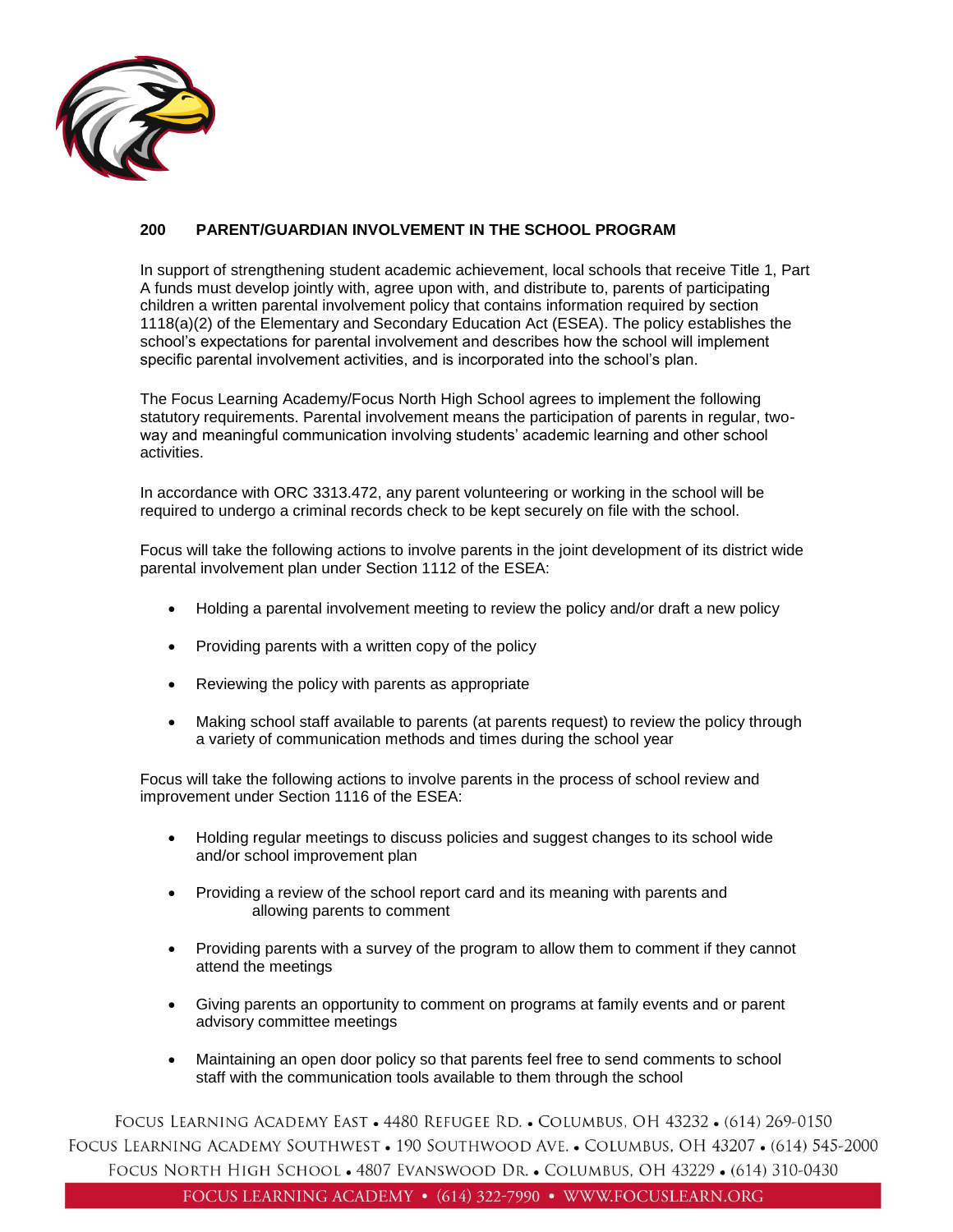

Focus will provide the following necessary coordination, assistance and other support to assist the school in planning and implementing effective parental involvement activities to improve student academic achievement and school performance:

- Provide a variety of high-quality curriculum and learning materials
- Provide assistance in understanding academic achievement standards and assessments and how to monitor students progress
- Provide opportunities for ongoing communication between families and teachers
- Work to foster the parent/student/school relationship by being proactive in communicating with parents and by offering parents a variety of times and modes for communicating with school staff.

Focus will coordinate and integrate parental involvement strategies in Part A with parental involvement strategies in other Focus programs by:

- Providing parents with materials to assist them in understanding academic content standards and the best practices for helping their child achieve in school
- Providing intervention resources to students and parents
- Providing a variety of high-quality resources to supplement the child's education
- Providing parents with information regarding a variety of educational and community resources through the LMS/Parent Resource Center

Focus will build the school's and parent's capacity for strong parental involvement in order to ensure effective involvement of parents and to support a partnership among the school, parents and community to improve student academic achievement through the following activities:

1) The school will provide assistance to the parents of children served by the school in understanding topics such as the following, by undertaking the actions described in this paragraph:

- Providing technical training, help and assistance to parents to help children successfully attend school at the Focus Learning Academy/Focus North High School
- Providing assistance to parents in accessing student grades and reports
- Helping parents to understand state academic standards
- Helping parents to understand the important role they plan in educating their child
- Providing a variety of staff times and communication methods to give parents the opportunity to communicate with the school for the purpose of meeting the specific educational needs of the student

FOCUS LEARNING ACADEMY EAST • 4480 REFUGEE RD. • COLUMBUS, OH 43232 • (614) 269-0150 Focus Learning Academy Southwest • 190 Southwood Ave. • Columbus, OH 43207 • (614) 545-2000 Focus North High School • 4807 Evanswood Dr. • Columbus, OH 43229 • (614) 310-0430 FOCUS LEARNING ACADEMY • (614) 322-7990 • WWW.FOCUSLEARN.ORG